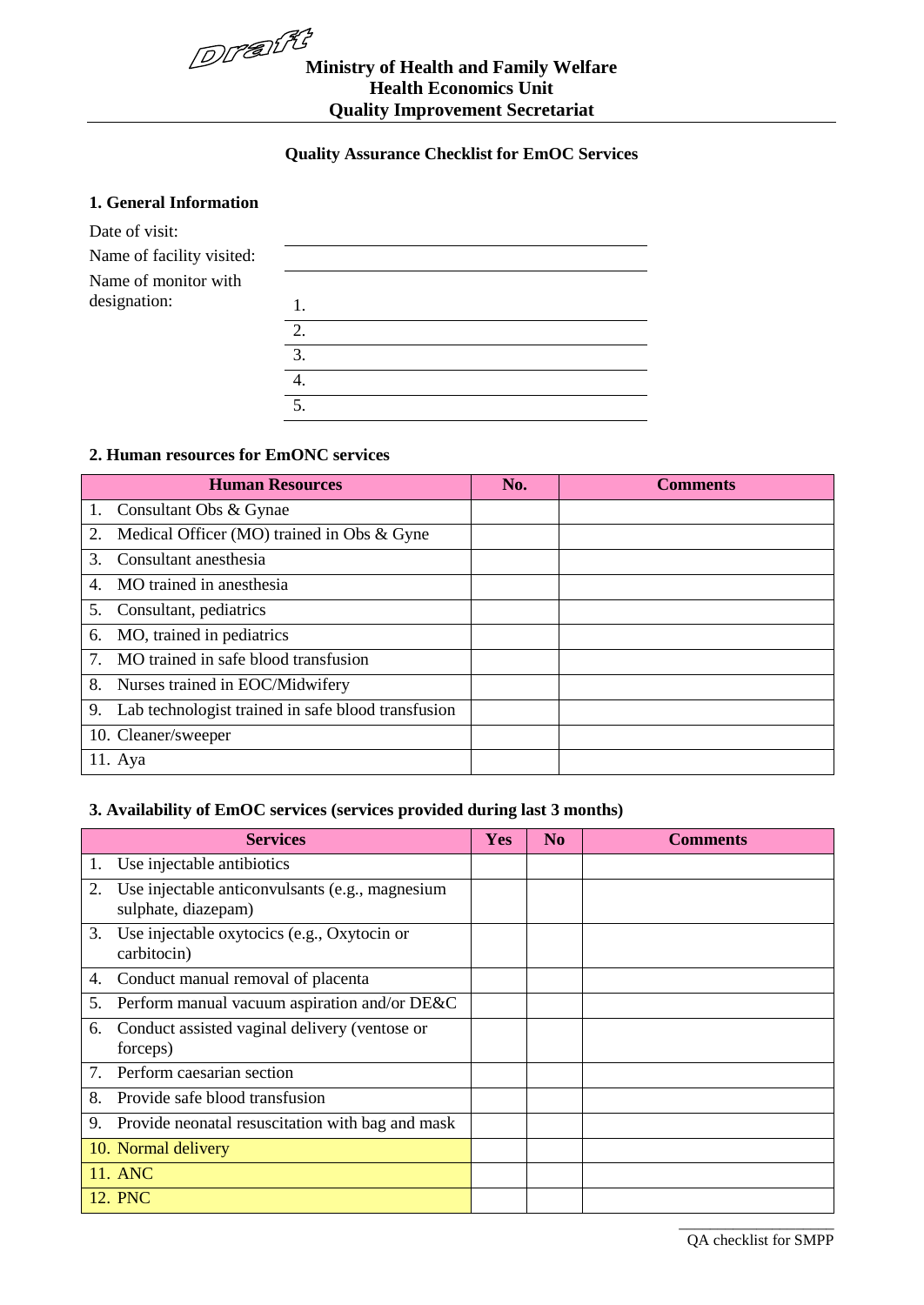| <b>Services</b>              | Yes | N <sub>0</sub> | <b>Comments</b> |
|------------------------------|-----|----------------|-----------------|
| 13. Manage neonates in SCANU |     |                |                 |
| 14. KMC                      |     |                |                 |

# **4. EmOC status of the facility**

| 1. Comprehensive EmONC                                          | 2. Basic EmOC        | 3. No EmOC  |
|-----------------------------------------------------------------|----------------------|-------------|
| (1-9 functions done)                                            | (1-6 functions done) | (Otherwise) |
| Reasons for not providing comprehensive or Basic EmOC services: |                      |             |
|                                                                 |                      |             |
|                                                                 |                      |             |
|                                                                 |                      |             |
|                                                                 |                      |             |
|                                                                 |                      |             |
|                                                                 |                      |             |
|                                                                 |                      |             |

# **5. EmONC service statistics (statistician/SSN)**

| <b>Services</b>                                         |                   | No. performed        | <b>Comments</b> |
|---------------------------------------------------------|-------------------|----------------------|-----------------|
|                                                         | <b>Last month</b> | <b>Last 3 months</b> |                 |
| <b>ANC</b><br>$\mathbf{1}_{\cdot}$                      |                   |                      |                 |
| <b>PNC</b><br>2.                                        |                   |                      |                 |
| Obstetric admissions<br>3.                              |                   |                      |                 |
| Normal delivery<br>$\overline{4}$ .                     |                   |                      |                 |
| Manual removal of placenta<br>5.                        |                   |                      |                 |
| Manual vacuum aspiration and/or<br>6.<br>DE&C           |                   |                      |                 |
| Assisted vaginal delivery<br>7.<br>(ventose or forceps) |                   |                      |                 |
| Caesarian section<br>8.                                 |                   |                      |                 |
| Safe blood transfusion<br>9.                            |                   |                      |                 |
| 10. Obstetric complications treated                     |                   |                      |                 |
| 11. Obstructed labour                                   |                   |                      |                 |
| 12. Pre-eclampsia and eclampsia                         |                   |                      |                 |
| 13. APH/PPH                                             |                   |                      |                 |
| 14. Complications of abortions                          |                   |                      |                 |
| 15. Puerperal sepsis                                    |                   |                      |                 |
| 16. Neonates admitted in SCANU                          |                   |                      |                 |
| 17. Neonates treated in KMC corner                      |                   |                      |                 |
| 18. Maternal deaths                                     |                   |                      |                 |
| 19. Still births                                        |                   |                      |                 |
| 20. Neonatal deaths                                     |                   |                      |                 |
| 21. Referred in: Mothers                                |                   |                      |                 |
| 22. Referred out: Mothers                               |                   |                      |                 |
| 23. Referred in: Neonates                               |                   |                      |                 |
| 24. Referred out: neonates                              |                   |                      |                 |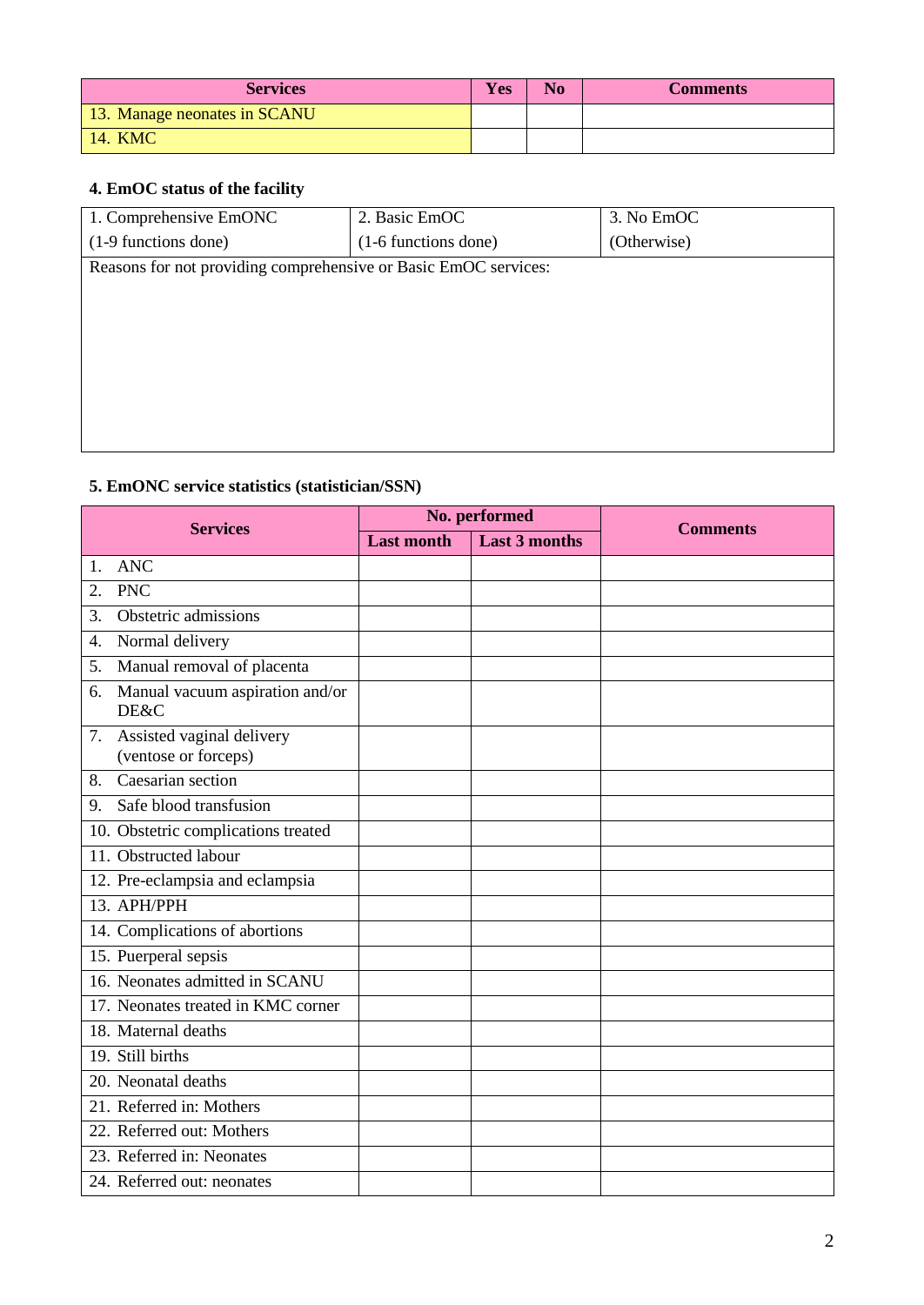## **6. General management (RMO)**

|    |                                                                             | <b>Yes</b> | N <sub>0</sub> | <b>Comments</b> |
|----|-----------------------------------------------------------------------------|------------|----------------|-----------------|
| 1. | QIC formed                                                                  |            |                |                 |
| 2. | WIT <sub>s</sub> formed                                                     |            |                |                 |
| 3. | Facility action plan developed                                              |            |                |                 |
| 4. | WITs action plan developed                                                  |            |                |                 |
| 5. | Conduct QIC meeting regularly (monthly or<br>bimonthly) [check the minutes] |            |                |                 |
| 6. | Conducts maternal death review                                              |            |                |                 |
| 7. | Conducts neonatal death review                                              |            |                |                 |
| 8. | EmONC information board present with updated<br>data                        |            |                |                 |
| 9. | Monthly EmONC report sent regularly                                         |            |                |                 |
|    | <b>Total score:</b>                                                         |            |                | % achieved:     |

# **7. Out-patient department (RMO)**

|    |                                                                    | <b>Present</b> | <b>Absent</b> | <b>Comments</b> |
|----|--------------------------------------------------------------------|----------------|---------------|-----------------|
|    | Service information board                                          |                |               |                 |
|    | 2. Clients' charter of rights                                      |                |               |                 |
|    | 3. Providers' charter of rights                                    |                |               |                 |
| 4. | Drug list                                                          |                |               |                 |
| 5. | Seating arrangements for OPD patients                              |                |               |                 |
|    | 6. Provide regular health education at OPD (check<br>the register) |                |               |                 |
|    | <b>Total score:</b>                                                |                |               | % achieved:     |

## **8. ANC/PNC room/corner (ANC/PNC in-charge – nurse or doctor)**

|    |                                                                                 | <b>Present</b> | <b>Absent</b> | <b>Comments</b>            |
|----|---------------------------------------------------------------------------------|----------------|---------------|----------------------------|
| 1. | BP machine                                                                      |                |               |                            |
| 2. | Stethoscope                                                                     |                |               |                            |
| 3. | Foetoscope                                                                      |                |               |                            |
| 4. | Weighing scale (adult)                                                          |                |               |                            |
| 5. | Measuring tape                                                                  |                |               |                            |
| 6. | Examination bed with bedside screen                                             |                |               |                            |
| 7. | Does the provider check:                                                        |                |               | Cross check with 2 clients |
|    | <b>Blood</b> pressure<br>$\bullet$                                              |                |               |                            |
|    | Body weight                                                                     |                |               |                            |
|    | Abdomen examination                                                             |                |               |                            |
|    | Hb checked                                                                      |                |               |                            |
|    | Urine tested                                                                    |                |               |                            |
|    | Iron-folic acid tab given<br>$\bullet$                                          |                |               |                            |
| 8. | Maintains privacy                                                               |                |               |                            |
| 9. | Health education materials (poster, flip chart<br>$etc.$ )                      |                |               |                            |
|    | 10. Counsel mother on birth planning, nutrition and<br>exclusive breast feeding |                |               |                            |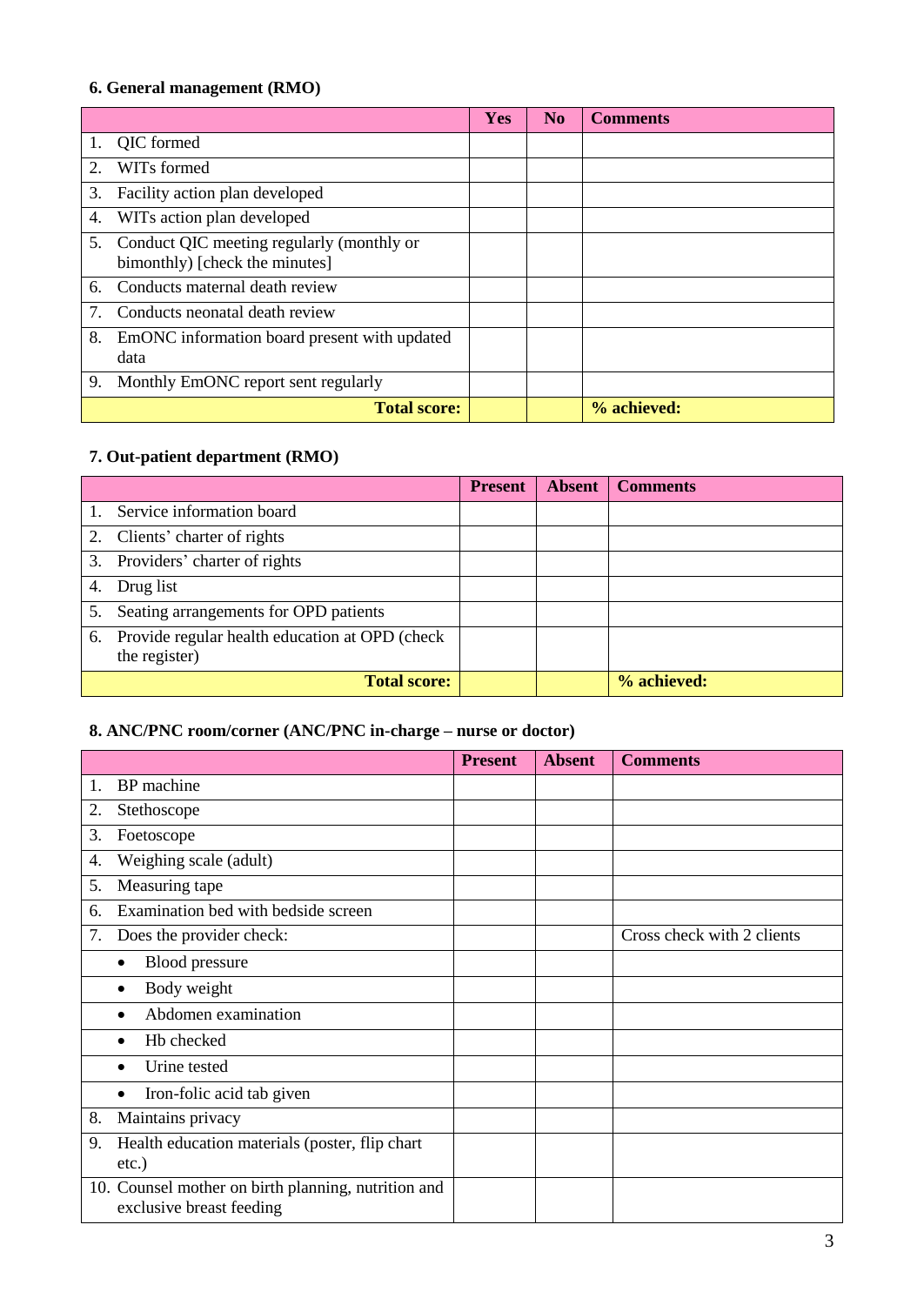|                        | <b>Present</b> | <b>Absent</b> | Comments    |
|------------------------|----------------|---------------|-------------|
| 11. Maintains register |                |               |             |
| <b>Total score:</b>    |                |               | % achieved: |

### **9. Emergency room (emergency room in-charge: EMO/SSN)**

|                                                             | <b>Present</b> | <b>Absent</b> | <b>Comments</b> |
|-------------------------------------------------------------|----------------|---------------|-----------------|
| Running (functioning) ambulance<br>1.                       |                |               |                 |
| Hand washing facility with running water<br>2.              |                |               |                 |
| 3.<br>Trolley/wheel chair/stretcher                         |                |               |                 |
| Person to transfer patient<br>4.                            |                |               |                 |
| <b>Examination</b> table<br>5.                              |                |               |                 |
| IV stand<br>6.                                              |                |               |                 |
| IV fluid (normal saline, DNS etc.)<br>7.                    |                |               |                 |
| BP machine<br>8.                                            |                |               |                 |
| 9.<br>Stethoscope                                           |                |               |                 |
| 10. Thermometer                                             |                |               |                 |
| 11. Filled Oxygen cylinder                                  |                |               |                 |
| 12. Emergency drug tray                                     |                |               |                 |
| 13. Decontaminates equipment with 0.5% chlorine<br>solution |                |               |                 |
| 14. Maintains privacy                                       |                |               |                 |
| 15. Duty roaster                                            |                |               |                 |
| <b>Total score:</b>                                         |                |               | % achieved:     |

# **10. Operation theatre (OT in-charge/MO AN) [Omit this section if it is basic EmOC centre]**

|    | <b>Equipments in functioning state</b>                             | Present/<br><b>Yes</b> | Absent/<br>N <sub>0</sub> | <b>Comments</b> |
|----|--------------------------------------------------------------------|------------------------|---------------------------|-----------------|
| 1. | Anesthesia machine                                                 |                        |                           |                 |
| 2. | Laryngoscope                                                       |                        |                           |                 |
| 3. | Endotracheal tube                                                  |                        |                           |                 |
| 4. | OT light                                                           |                        |                           |                 |
| 5. | OT table                                                           |                        |                           |                 |
| 6. | At least 3 C-section sets                                          |                        |                           |                 |
| 7. | At least one C-section set ready for use (sterile)                 |                        |                           |                 |
| 8. | One DE&C set or manual vacuum aspirator<br>ready for use (sterile) |                        |                           |                 |
| 9. | Filled Oxygen cylinder                                             |                        |                           |                 |
|    | 10. Filled Nitrous oxide cylinder                                  |                        |                           |                 |
|    | 11. Spinal needle                                                  |                        |                           |                 |
|    | 12. Sucker machine                                                 |                        |                           |                 |
|    | 13. Diathermy machine                                              |                        |                           |                 |
|    | 14. Autoclave                                                      |                        |                           |                 |
|    | 15. Sterilizer (electrical or burner type)                         |                        |                           |                 |
|    | 16. BP machine                                                     |                        |                           |                 |
|    | 17. Stethoscope                                                    |                        |                           |                 |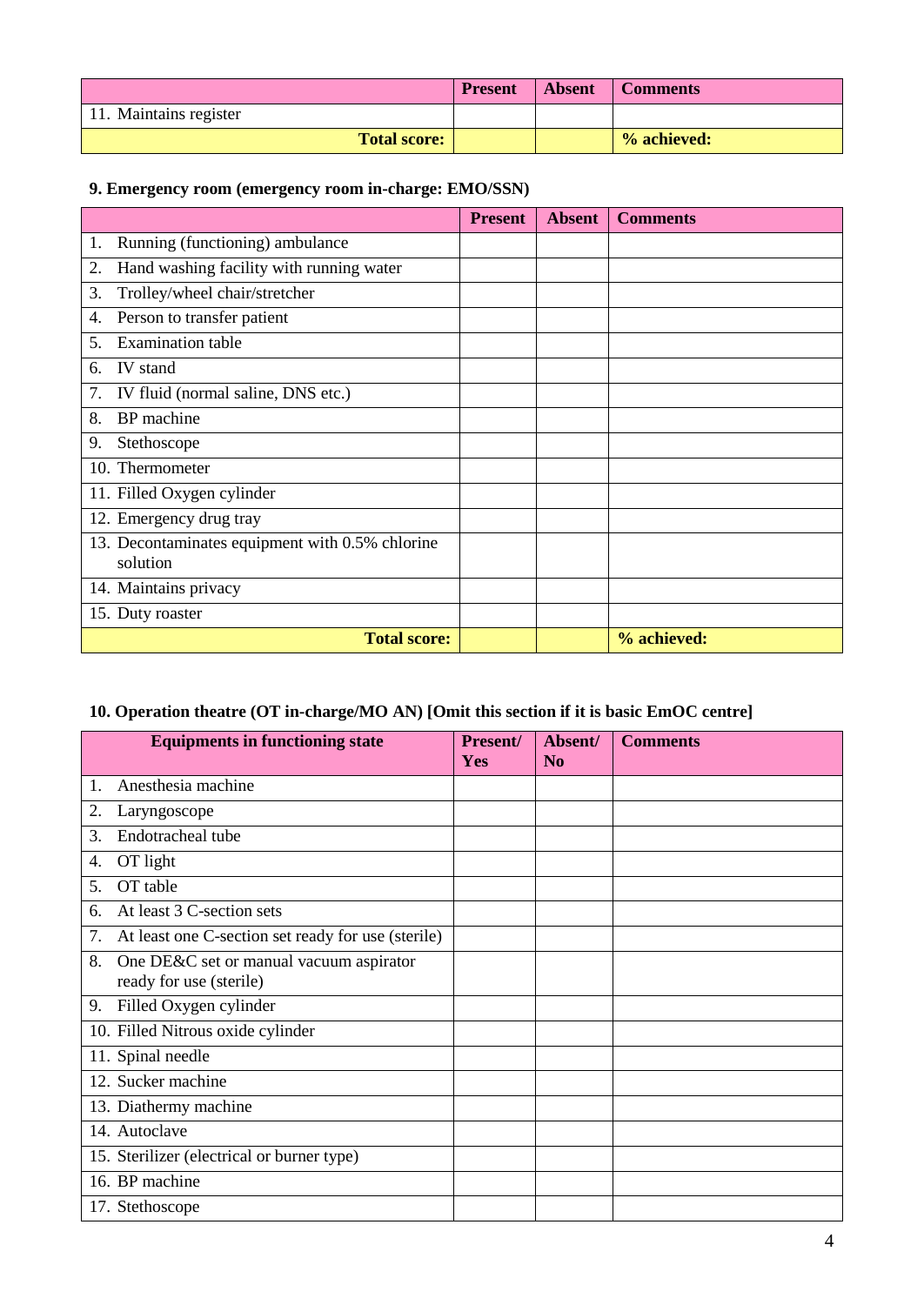| 18. Ambu bag (adult)                                                                 |             |
|--------------------------------------------------------------------------------------|-------------|
| 19. Ambu bag (baby)                                                                  |             |
| 20. Baby weighing scale                                                              |             |
| 21. Sterile gloves                                                                   |             |
| 22. Sterile gown                                                                     |             |
| 23. Air conditioner                                                                  |             |
| 24. Emergency light (generator or charger)                                           |             |
| 25. Spinal anesthetic                                                                |             |
| 26. General anesthetic                                                               |             |
| 27. Emergency drug list                                                              |             |
| 28. Decontaminate equipment with 0.5% chlorine                                       |             |
| solution                                                                             |             |
| 29. Equipment sterilized with autoclave                                              |             |
| 30. Hand washing facility with running water and<br>elbow tap                        |             |
| 31. Maintains privacy                                                                |             |
| 32. OT cleaned (mopped) daily                                                        |             |
| 33. OT table and instrument trolleys<br>decontaminated (with 0.5% chlorine solution) |             |
| 34. Use safe surgery checklist                                                       |             |
| 35. OT register maintained properly (check)                                          |             |
| <b>Total score:</b>                                                                  | % achieved: |

# **11. Delivery room (labor room in-charge):**

|    | <b>Functioning equipment and logistics</b>                 | <b>Present/</b><br>Yes | Absent/<br>N <sub>0</sub> | <b>Comments</b> |
|----|------------------------------------------------------------|------------------------|---------------------------|-----------------|
| 1. | Delivery table                                             |                        |                           |                 |
| 2. | Spot light                                                 |                        |                           |                 |
| 3. | Sucker machine                                             |                        |                           |                 |
| 4. | Sterilizer (electrical)                                    |                        |                           |                 |
| 5. | Baby weighing scale                                        |                        |                           |                 |
| 6. | Filled oxygen cylinder                                     |                        |                           |                 |
| 7. | Ambu bag (adult)                                           |                        |                           |                 |
| 8. | Ambu bag (child)                                           |                        |                           |                 |
| 9. | At least 5 normal delivery sets                            |                        |                           |                 |
|    | 10. Three episiotomy sets                                  |                        |                           |                 |
|    | 11. At least 2 delivery sets ready for use (sterile)       |                        |                           |                 |
|    | 12. At least one episiotomy set ready for use<br>(sterile) |                        |                           |                 |
|    | 13. Vacuum extractor (ventose)                             |                        |                           |                 |
|    | 14. Sterile obstetric forceps                              |                        |                           |                 |
|    | 15. Instrument trolley                                     |                        |                           |                 |
|    | 16. Baby tray                                              |                        |                           |                 |
|    | 17. Mucous sucker for neonates                             |                        |                           |                 |
|    | 18. BP machine                                             |                        |                           |                 |
|    | 19. Stethoscope                                            |                        |                           |                 |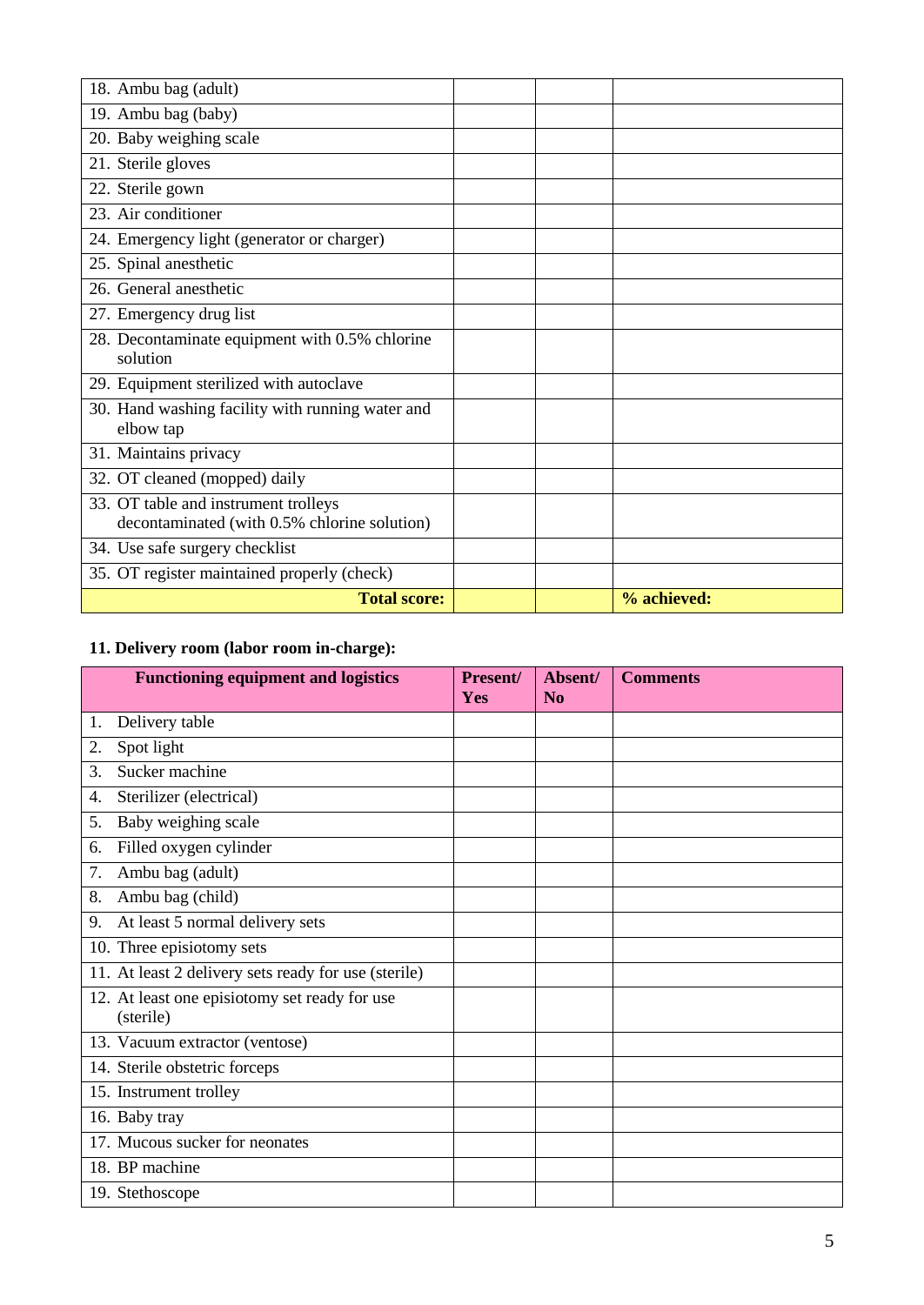| <b>Functioning equipment and logistics</b>                                                            | Present/<br>Yes | Absent/<br>N <sub>o</sub> | <b>Comments</b> |
|-------------------------------------------------------------------------------------------------------|-----------------|---------------------------|-----------------|
| 20. Measuring tape                                                                                    |                 |                           |                 |
| 21. IV stand                                                                                          |                 |                           |                 |
| 22. Colored waste bins including sharp disposal                                                       |                 |                           |                 |
| container                                                                                             |                 |                           |                 |
| 23. Emergency light                                                                                   |                 |                           |                 |
| 24. Sterile gloves                                                                                    |                 |                           |                 |
| 25. Catheter                                                                                          |                 |                           |                 |
| 26. Gown, musk and cap                                                                                |                 |                           |                 |
| 27. Emergency drug list available                                                                     |                 |                           |                 |
| 28. Allows choice of position for delivery                                                            |                 |                           |                 |
| 29. Restricts use of episiotomy                                                                       |                 |                           |                 |
| 30. Uses partograph (check)                                                                           |                 |                           |                 |
| 31. Decontaminates equipment with 0.5% chlorine<br>solution                                           |                 |                           |                 |
| 32. Sterilize equipment with autoclave                                                                |                 |                           |                 |
| 33. Cleans (mopped) delivery room daily                                                               |                 |                           |                 |
| 34. Decontaminates delivery table and instrument<br>trolley with 0.5% chlorine solution               |                 |                           |                 |
| 35. Practices active management of $3rd$ stage of<br>labour (give oxytocin within 1 min. of delivery) |                 |                           |                 |
| 36. Practices delayed cord cutting                                                                    |                 |                           |                 |
| 37. Baby dried and wrapped immediately after<br>birth                                                 |                 |                           |                 |
| 38. Provide skin-to-skin care immediately after<br>birth                                              |                 |                           |                 |
| 39. Baby put onto the breast within 30 minutes                                                        |                 |                           |                 |
| 40. Neonatal resuscitation done with bag and mask<br>(if necessary)                                   |                 |                           |                 |
| 41. Maintains privacy                                                                                 |                 |                           |                 |
| 42. Hand washing facility with running water                                                          |                 |                           |                 |
| 43. Takes birth weight                                                                                |                 |                           |                 |
| 44. Provides post-partum vitamin A<br>supplementation to mother                                       |                 |                           |                 |
| 45. Closely observe mother for at least 2 hours                                                       |                 |                           |                 |
| 46. Maintains delivery register (check if all the<br>columns are filled up)                           |                 |                           |                 |
| 47. Duty roster                                                                                       |                 |                           |                 |
| <b>Total score:</b>                                                                                   |                 |                           | % achieved:     |

### **12. SCANU (SCANU in-charge: MO or SSN)**

## **13. KMC corner (SSN in-charge)**

## **14. Female/obstetric ward (ward in-charge)**

| <b>Functioning equipment and logistics</b> |  |  | <b>Present/   Absent/   Comments</b> |
|--------------------------------------------|--|--|--------------------------------------|
|--------------------------------------------|--|--|--------------------------------------|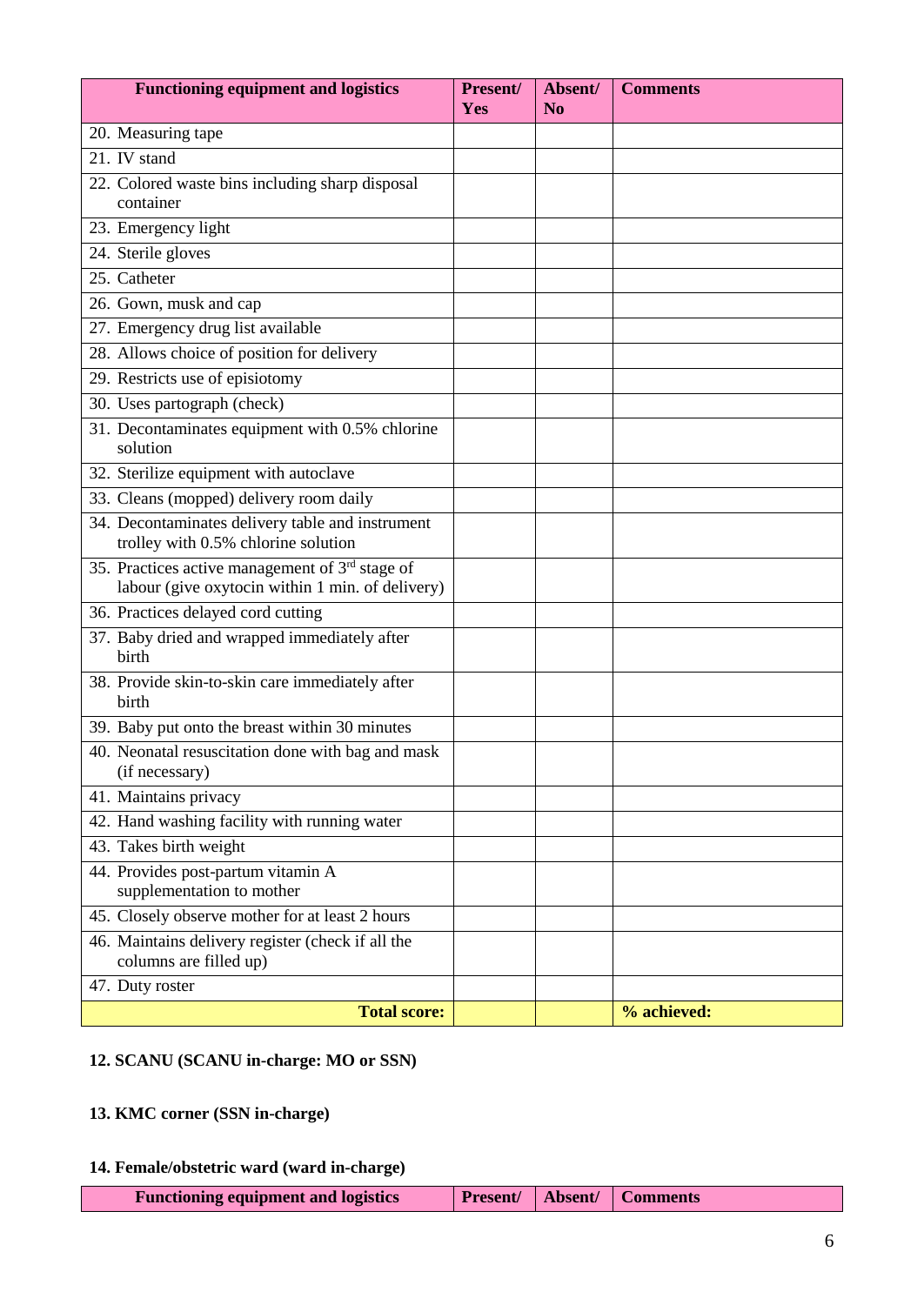|                                                                                                                                     | Yes | No          |  |
|-------------------------------------------------------------------------------------------------------------------------------------|-----|-------------|--|
| Beds ready for receiving patients<br>1.                                                                                             |     |             |  |
| Bed side locker<br>2.                                                                                                               |     |             |  |
| 3.<br>BP machine                                                                                                                    |     |             |  |
| Stethoscope<br>4.                                                                                                                   |     |             |  |
| Thermometer<br>5.                                                                                                                   |     |             |  |
| <b>IV</b> stand<br>6.                                                                                                               |     |             |  |
| Filled oxygen cylinder<br>7.                                                                                                        |     |             |  |
| Ambu bag (adult)<br>8.                                                                                                              |     |             |  |
| Ambu bag (baby)<br>9.                                                                                                               |     |             |  |
| 10. Colored waste bins (appropriately placed)                                                                                       |     |             |  |
| 11. Indoor register maintained properly (Check if<br>all columns are filled up)                                                     |     |             |  |
| 12. EOC reporting forms                                                                                                             |     |             |  |
| 13. Cleanliness                                                                                                                     |     |             |  |
| 14. Patients' clinical history writing satisfactory<br>(presenting complaint, history in brief, physical<br>examination, diagnosis) |     |             |  |
| 15. PTR (pulse, temperature and respiration) chart<br>hanged from the bed                                                           |     |             |  |
| 16. Uses magnesium sulphate for treatment of<br>eclampsia                                                                           |     |             |  |
| 17. Provide antenatal corticosteroid to mothers<br>with premature labor                                                             |     |             |  |
| 18. Health education material                                                                                                       |     |             |  |
| 19. Provides health education at IPD                                                                                                |     |             |  |
| <b>Total score:</b>                                                                                                                 |     | % achieved: |  |

#### **15. Laboratory/blood supply room (medical technologist) [Omit this section if it is basic EmOC centre]**

|    |                                                                                | <b>Present</b> | <b>Absent</b> | <b>Comments</b> |
|----|--------------------------------------------------------------------------------|----------------|---------------|-----------------|
|    | Blood grouping reagents (ABO and RH)                                           |                |               |                 |
| 2. | All five screening kits/reagents (hepatitis B&C,<br>syphilis, HIV and malaria) |                |               |                 |
| 3. | Blood collection bag with set                                                  |                |               |                 |
| 4. | Disposable syringe                                                             |                |               |                 |
| 5. | BP machine                                                                     |                |               |                 |
| 6. | Stethoscope                                                                    |                |               |                 |
| 7. | Refrigerator (functioning)                                                     |                |               |                 |
| 8. | Medical technologist is on call                                                |                |               |                 |
| 9. | Maintains register (check)                                                     |                |               |                 |
|    | <b>Total score:</b>                                                            |                |               | % achieved:     |

#### **16. Overall achievements**

| <b>Overall total score:</b> XXX for comprehensive and XXX | Score obtained: |      |
|-----------------------------------------------------------|-----------------|------|
| for basic EmOC facility                                   |                 |      |
| <b>Overall achievement:</b>                               | $=$             | $\%$ |